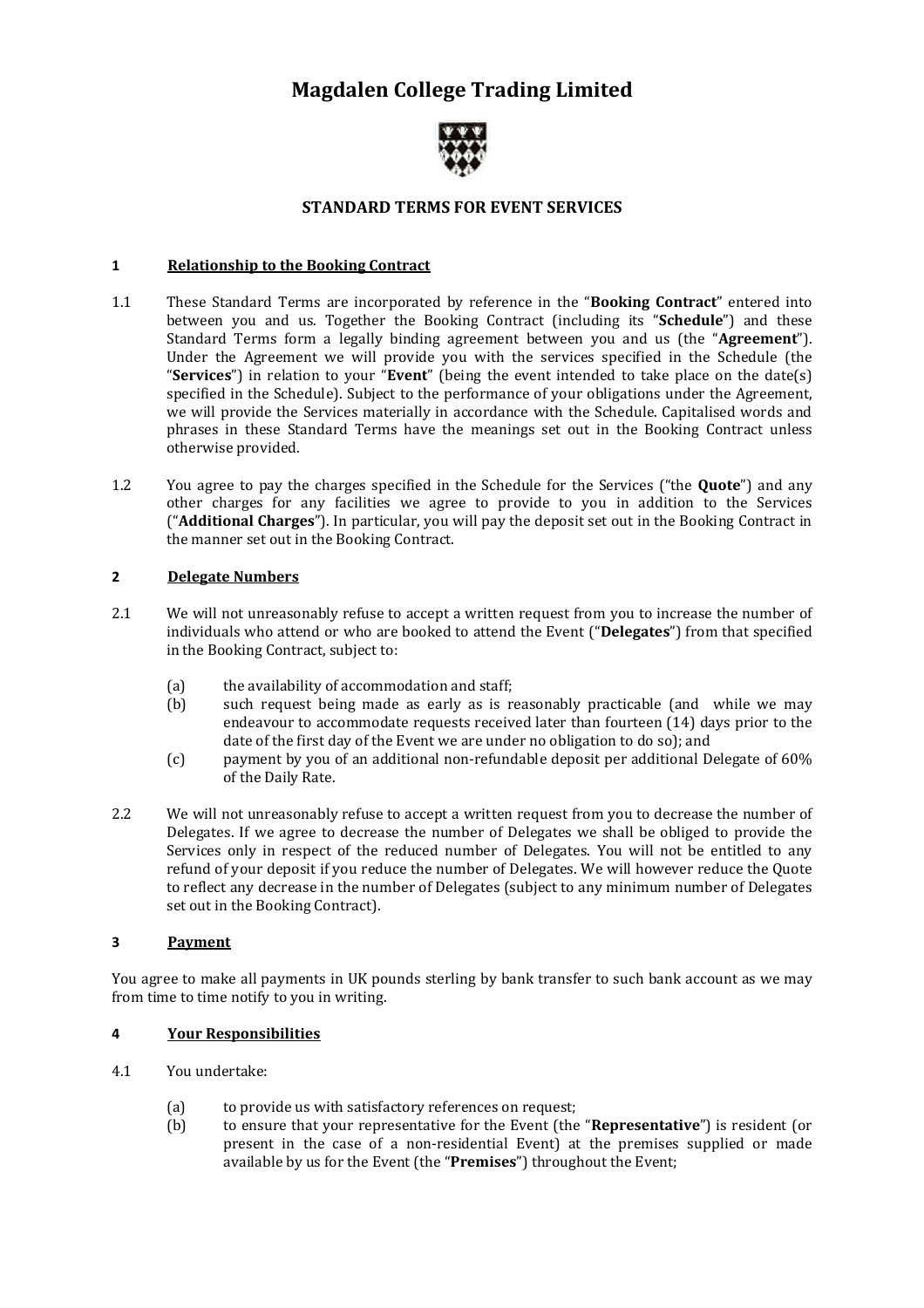- (c) to be responsible for the good behaviour of Delegates and to compensate us fully for any damage done by you or any Delegate to the Premises, furniture or other property belonging to us or any other person;
- (d) at least fourteen (14) days prior to the date (or first day) of the Event, to provide us with:
	- (i) a typed or printed list of the names of all Delegates in alphabetical order showing any special accommodation or dietary requirements, requests for adjacent rooms, arrival and departure dates and any other information we need to be aware of to provide an effective service to you;
	- (ii) a separate typed or printed notice of the number of Delegates requiring meals, including the number of Delegates requiring a special diet (otherwise it shall be your responsibility to make any special dietary arrangements);
	- (iii) final drafts of programmes of the Event to permit amendments to be suggested. You must only quote meal commencement times that are agreed between you and us; and
	- (iv) the full name of and mobile telephone contact details for the Representative, at which the Representative shall be contactable for the duration of the Event;
- (e) to accept that should any of the information supplied in clause 4.1(d) above conflict with details contained in the Booking Contract, we will try to meet your revised requirements (subject to Additional Charges), but will be under no obligation to do so;
- (f) not to undertake any activity that may be liable to bring us or the University of Oxford (the "**University**") into disrepute;
- (g) not to (nor to allow the Delegates to) affix anything to, attach or otherwise decorate any part or the whole of the Premises without our prior written approval;
- (h) to comply (and to ensure that Delegates comply) with:
	- (i) all applicable licensing, statutory health and safety requirements and other laws and regulations;
	- (ii) the terms of our Public Entertainment Licence;
	- (iii) the operational conditions detailed in the Booking Contract;
	- (iv) the University Code of Practice on Freedom of Speech; and
	- (v) all instructions given by us at the Event;
- (i) to treat (and to procure that Delegates treat) the Premises and/or the facilities supplied by us with care and respect for the privacy of our residents and not to try to gain access to unauthorised areas;
- (j) not to (and not to allow Delegates to) behave in a manner which puts others at risk or causes nuisance or annoyance;
- (k) not to publish any promotional material in connection with the Event by any medium without our prior written consent;
- (l) not to give or permit any exhibition, demonstration or performance of hypnotism at the Event;
- (m) to obtain suitable insurance with a reputable insurance company providing an adequate level of cover in respect of all risks which may be incurred by you in relation to the Event, including:
	- (i) employer's liability insurance; and
	- (ii) public liability insurance with a minimum limit of  $£5$  million,

and to provide evidence of that insurance to us on request;

- (n) at the end of the Event, to remove all your property from the Premises and leave the Premises in a similar condition to that in which it was provided; and
- (o) to notify us in advance of the involvement in or attendance at the Event of any press, TV, film, radio and/or other media organisations, in respect of which our prior written permission is required and Additional Charges will apply, to be negotiated between you and us.
- 4.2 We reserve the right at any time to exclude from the Event and the Premises any Delegate whose behaviour is, in our reasonable opinion, an unacceptable nuisance or annoyance to other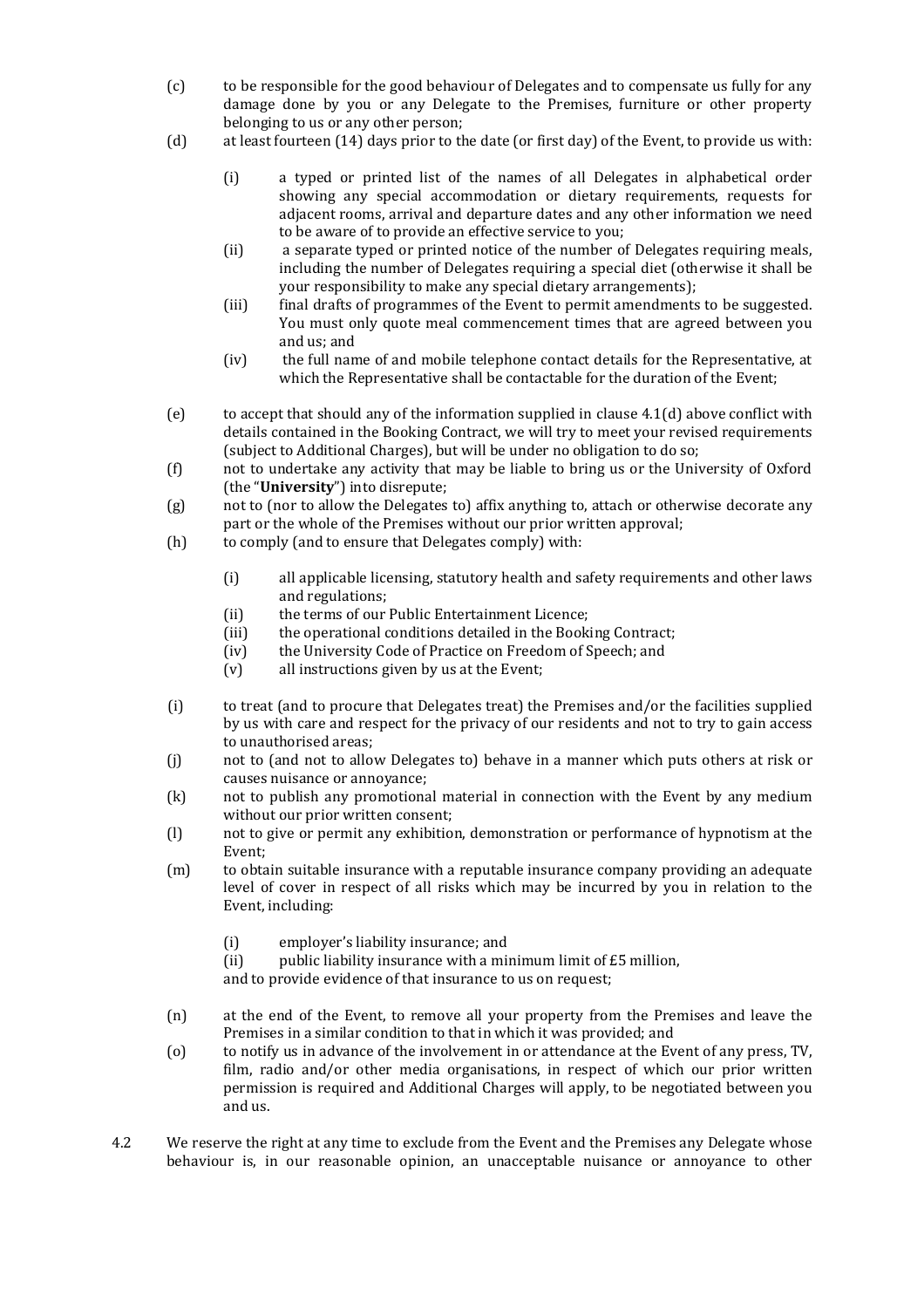Delegates or to others on our premises. There will be no refund or reduction in the Quote or Additional Charges in relation to any such exclusion.

- 4.3 The following provisions will apply unless we agree otherwise in writing with you:
	- (a) Accommodation, whether standard or en suite, is provided in single study/bedrooms. Twin rooms may be provided, subject to availability.
	- (b) Bedrooms will be allocated by us and no accommodation will be provided for persons under the age of eighteen.
	- (c) Bedrooms are not available before 14.00 on the first day of a residential event and must be vacated by 10.00 on the last day. Luggage may be left, at the owner's risk, in an area designated by us.
	- (d) All meals will be provided at the Premises. Most dietary requirements can be catered for but are not guaranteed. No food or drink other than that provided by us may be consumed on the Premises. Delegates must attend meals within fifteen minutes of the agreed commencement time.

#### **5 Termination and Cancellation**

- 5.1 Without limiting our other rights or remedies, we may terminate the Agreement with immediate effect by written notice to you if:
	- (a) we are unable to provide (or reasonably believe we will be unable to provide) the Services for reasons outside of our control;
	- (b) you become insolvent or bankrupt, are the subject of an administration, enter into any voluntary arrangement with your creditors, or are subject to any equivalent event or proceedings;
	- (c) you fail to pay any amount due to us in accordance with the timetable set out in the Booking Contract; or
	- (d) you commit any breach of the provisions of the Agreement.
- 5.2 You may cancel your booking and terminate the Agreement at any time prior to the Event by notifying us in writing. If you cancel your booking for any part of the Services, you must pay to us a cancellation fee. This fee will be the full sum of the deposit due under the Booking Contract (which, where such deposit is payable in instalments, shall include all instalments) and any additional deposit due under clause 2.1 of these Standard Terms, less:
	- (a) any payment we have already received from you in relation to such deposit(s); and
	- (b) any costs savings made by us if we successfully re-book the space and/or resources which would have been used to provide the cancelled Services (although we will not be under any obligation to do so).
- 5.3 We will invoice you for the cancellation fee within twenty-eight (28) days after receiving notice of your cancellation. You must pay our invoice within twenty-eight (28) days of its date.

## **6 Representation**

- 6.1 You undertake:
	- (a) not to make use of our name, logos, crest, coat of arms or insignia or those of the University except with written consent, which we may give or withhold at our sole discretion;
	- (b) not to hold yourself out as part of, connected with or an agent or representative of either us or the University;
	- (c) to ensure that all electronic and written materials connected with or referring to the Event (including online materials) carry the following legend, with the same typeface as the bulk of the surrounding material:

*"[Client/Name of Organisation] is an organisation which contracts with Magdalen College for the use of facilities, but which has no formal connection with The University of Oxford"*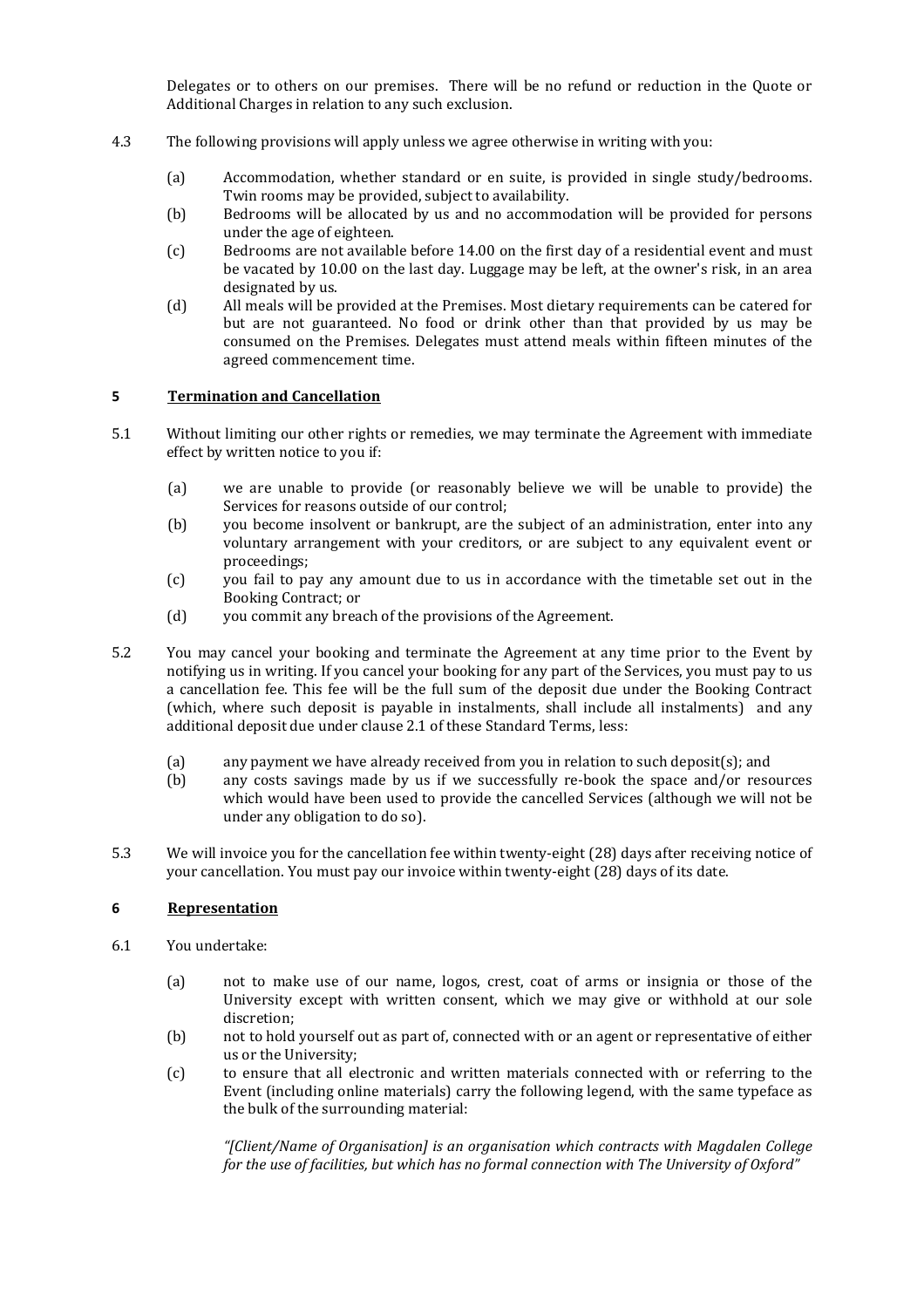# **7 Indemnity**

- 7.1 You shall indemnify us and the University against all liabilities, costs, expenses, damages and losses (including but not limited to any direct, indirect or consequential losses including legal costs and other reasonable professional costs and expenses) suffered or incurred by us arising out of or in connection with:
	- (a) any breach by you of any term of the Agreement;
	- (b) the acts or omissions of you or any Delegate;
	- (c) any claim made against us for actual or alleged infringement of a third party's intellectual property rights arising out of or in connection with the Event;
	- (d) the use of our or the University's IT and network facilities by persons who gain access to those facilities as a result of your or any of the Delegates' acts or omissions;
	- (e) any claim made against us in relation to termination of the Agreement in accordance with clause 5; and
	- (f) any claim made against us as a result of any breach by you of any term of the Agreement or as a result of your acts or omissions or those of any Delegate.

## **8 Limitation of Liability**

- 8.1 Nothing in the Agreement excludes or limits our liability for any matter for which it would be illegal for us to exclude or attempt to exclude our liability.
- 8.2 Subject to clause 8.1:
	- (a) our total aggregate liability in contract, tort (including negligence or breach of statutory duty), misrepresentation, restitution or otherwise, arising in connection with the performance or contemplated performance of the Agreement shall be limited to the amount paid by you to us under the Agreement; and
	- (b) we shall not be liable to you for:
		- (i) indirect or consequential damages or losses;
		- (ii) any loss of profits, loss of revenue, loss of data, loss of contracts or opportunity (in each case whether direct or indirect) which arise out of or in connection with the Agreement;
		- (iii) loss of or damage to property owned or hired by you, your representatives or Delegates; or
		- (iv) any non-performance or delay in performance of the Agreement which is wholly or partially attributable to the acts or omissions of you, any Delegate or a third party not connected with the provision of the Services.
- 8.3 We will not be deemed to be in breach of the Agreement or otherwise be liable to you for nonperformance or delay in performance arising out of circumstances beyond our reasonable control.
- 8.4 You undertake not to make any claim in connection with the Agreement or its subject matter against any of our employees, students, agents or appointees (apart from claims based on fraud or wilful misconduct). This undertaking is intended to give protection to such individuals and does not prejudice any right which you may have to make any claim against us.

#### **9 Data Protection**

9.1 Any personal information you give us will be stored and used exclusively by us and the University for the purposes of the Agreement, in each case in accordance with any privacy policy which we may make available to you. We will not pass any such personal data to any other persons except with your express consent or that of the data subject or as otherwise permitted by law. You warrant that you have obtained all necessary consents in relation to the use by us of any personal information in accordance with this provision.